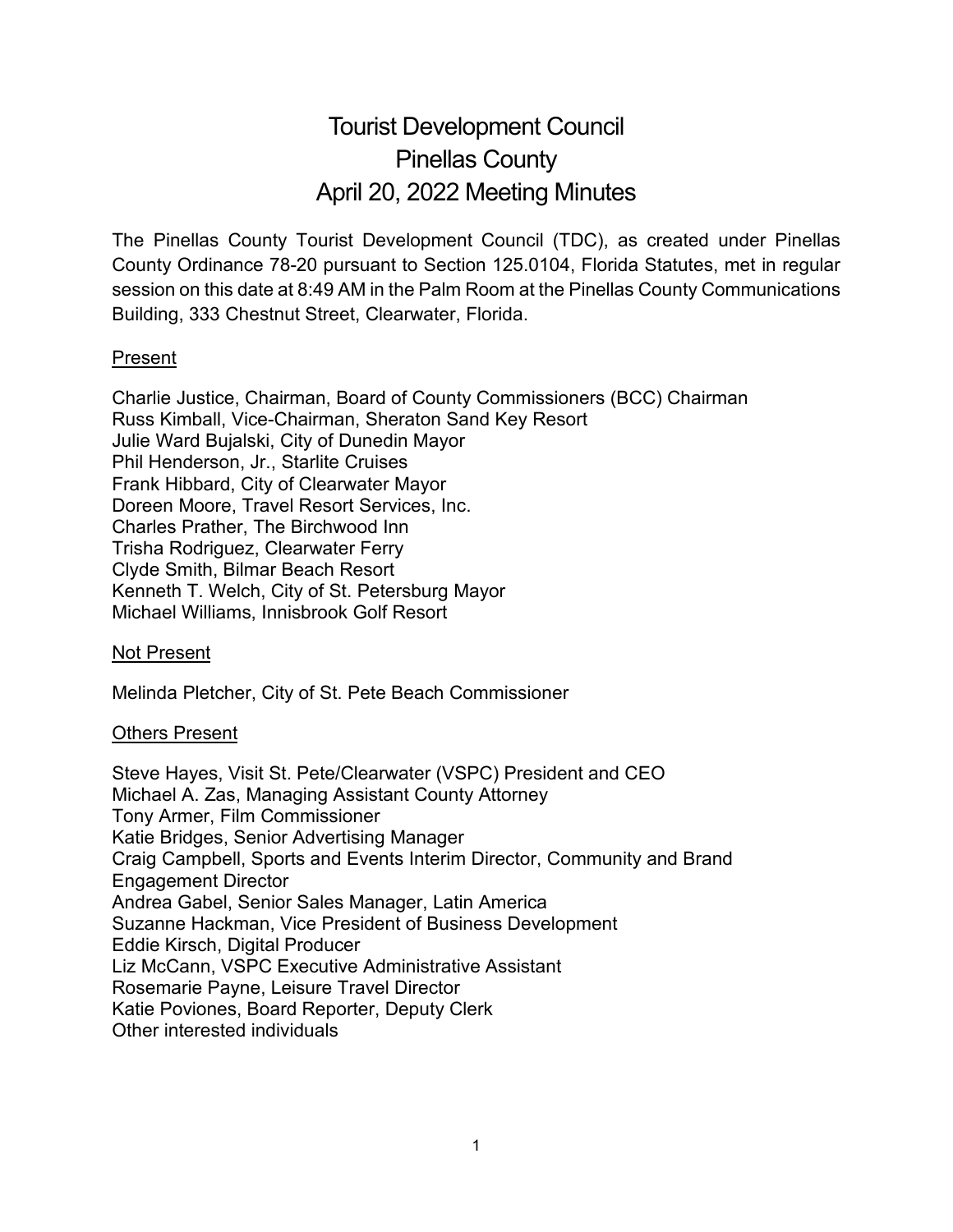## **CALL TO ORDER/ROLL CALL**

Chairman Justice called the meeting to order at 8:49 AM; whereupon, at his request, the members introduced themselves.

#### **CHAIR COMMENTS – NONE**

## **MINUTES OF THE MARCH 16, 2022 REGULAR MEETING**

Ms. Moore made a motion, which was seconded by Mayor Welch and carried unanimously, that the minutes of the March 16 meeting be approved.

#### **PUBLIC COMMENTS**

Upon invitation by Chairman Justice, CEO and founder of One Blue Ocean, Henthorne, appeared and related that his company is a non-profit global ocean organization based in St. Petersburg, where it will be building its main headquarters; and that he would like to present more information on the company in the future; whereupon, Chairman Justice explained how he could do so.

## **FISCAL YEAR (FY) 2023 BUDGET OVERVIEW**

#### FY 23 Revenue Projections

Budget and Financial Management Analyst Jim Abernathy referred to a document titled *Tourist Development Council FY 2023 Budget Workshop* and presented the proposed budget, indicating that the Tourist Development Tax (TDT) revenue for FY 2022 has surpassed the projected amount of \$67.1 million and is on pace to reach approximately \$86 million; and that based on collecting more revenue than anticipated, additional funding will be provided for beach renourishment in the FY 2023 and FY 2024 budgets.

In response to queries by the members, Mr. Abernathy clarified that the beginning fund balance and revenue provide the total available resources for the upcoming year; that \$67.3 million in revenue will be added to the total reserves in FY 2023; and that the overall budget will not be drastically impacted by the rising interest rates.

#### Capital Project Funding Program Update

Mr. Abernathy explained that the only capital projects currently committed for funding are the Florida Holocaust Museum and the continuing local match for beach renourishment; that while funding for the Museum was approved a few years ago, construction delays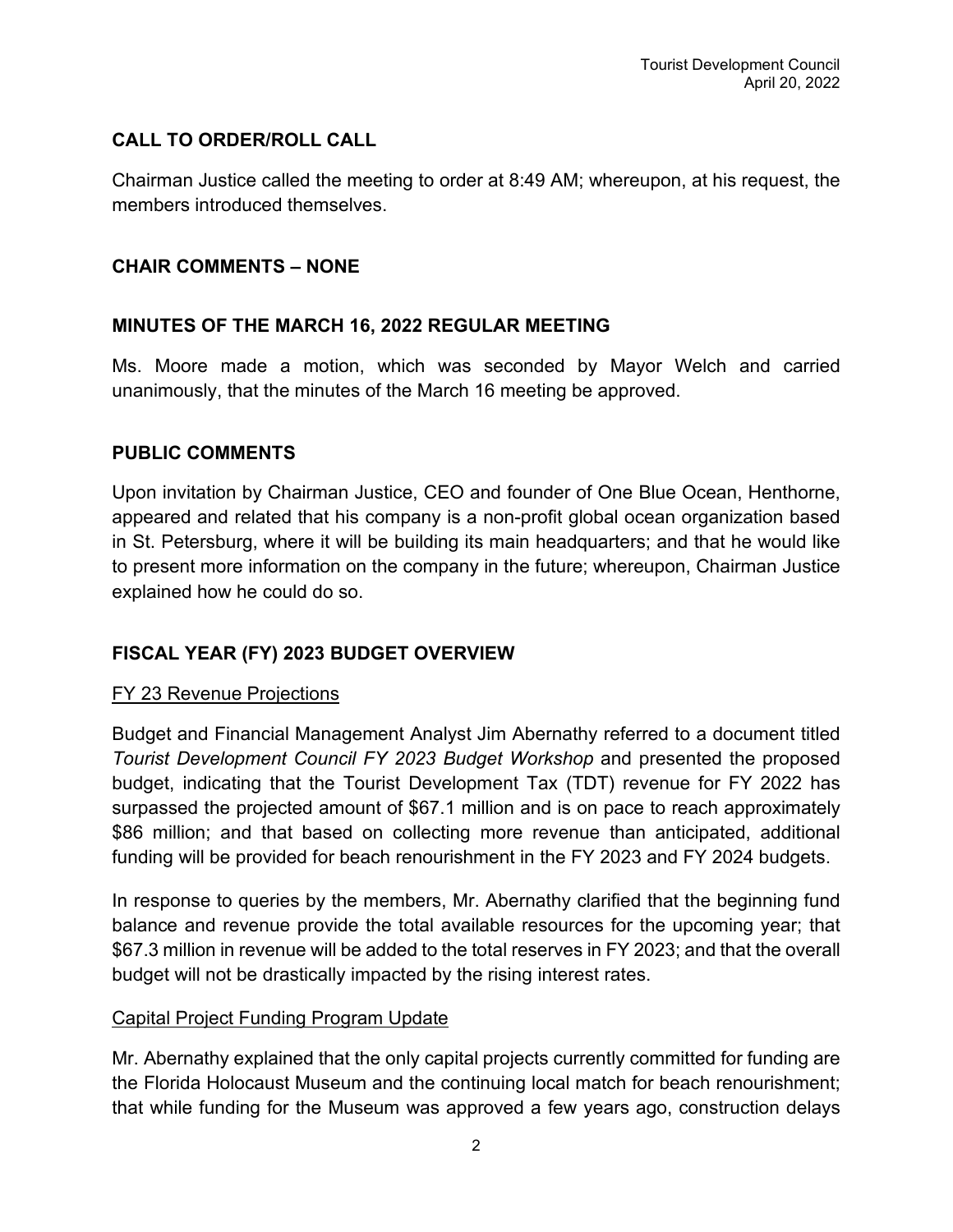have prevented the project's conclusion; and that the funding commitment to the Museum is being rolled over into FY 2023 for the project completion.

During discussion, Mayor Welch provided updates on the Dali Museum and the Tampa Bay Rays projects, noting that the museum will maintain the existing funding request with some adjustments for inflation; that a new design concept for the museum would partially address short-term parking for the Firestone Grand Prix event; that the Rays have officially reincorporated the consideration of the City of St. Petersburg into their decision on where to reside; and that if a potential agreement with the Rays is reached, it likely would not take place for several years, but the ask is there to reserve a commitment from the TDC and the County to help fund a new stadium.

Chairman Justice remarked that no formal funding request has been received from the Rays or the City, and Mayor Welch indicated that it would be coming in the near future.

Mr. Henderson stressed the importance of beach preservation and proposed increasing beach nourishment funding so that out of the total 6% TDT, a full percent should be allocated for beach nourishment instead of the current half of one percent, and the members opined on the matter. Mayor Welch expressed support for increasing the funding but noted that it should be done strategically; whereupon, he proposed also increasing the arts funding to a third of a TDT percent for the next five years.

Mayor Bujalski expressed support for more beach nourishment funding, but remarked that the Council needs factual information about specific funding needs prior to making the changes, and Mayor Hibbard added that he would like to hear from the experts regarding optimal ways to spend the funds to avoid the never-ending renourishment cycle.

Attorney Zas clarified that the half of a TDT percent is dedicated by an ordinance and allocated by budgetary function; and that beach nourishment funding can be increased by either recommending a higher annual budget amount to the BCC and preserving the half-percent dedicated through the ordinance, which would be the most flexible option, or by recommending an amendment to the ordinance for the full percent.

Mr. Kimball noted that a matter of investing in sports facilities should also be considered, and discussion continued. Mr. Hayes indicated that the TDC's May meeting will include a presentation on the strategic plan and suggested that staff could invite experts in the areas of beach renourishment and the arts to a future meeting for further discussion. Mayor Welch emphasized that he supports exploring options for more funding for the beaches, pending additional data, as well as obtaining data regarding the funding needs for the arts and sports facilities.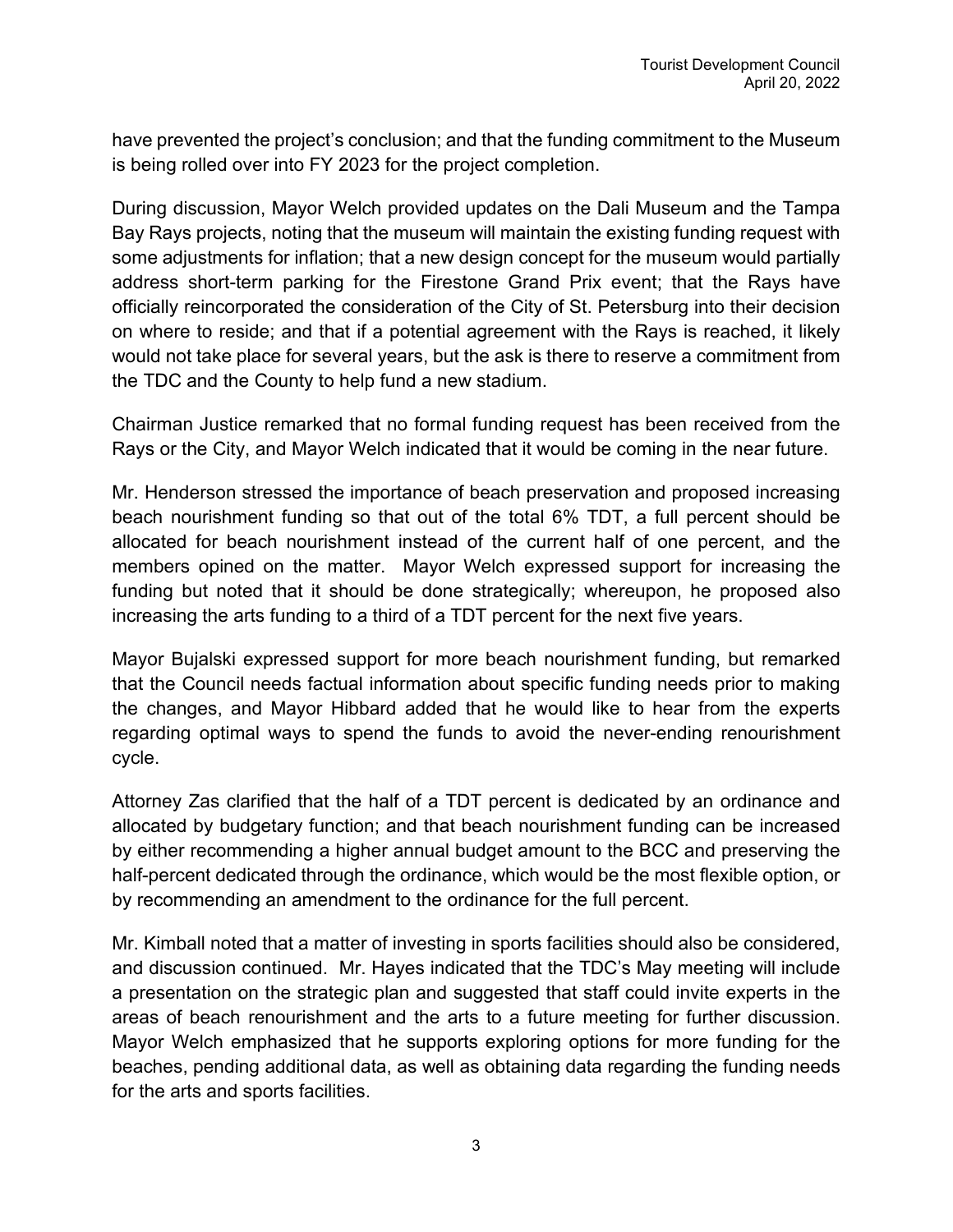In response to queries by the members, Mr. Abernathy related that the Consumer Price Index (CPI) is a moving target, and the projected 2.8-percent CPI increase is based on one year from now; and that the cruise industry forecast was taken into consideration when formulating revenue projections.

Mr. Henderson made a motion that the FY 2023 budget reflect a full TDT percent going towards beach renourishment instead of the half of a percent. The motion was seconded by Mr. Williams and failed by a vote of 4 to 7, with Chairman Justice, Mayors Bujalski, Hibbard, and Welch, Mr. Kimball, and Mses. Rodriguez and Moore casting the dissenting votes.

#### Department Budget Overview

#### VSPC SUMMARY

Mr. Hayes referred to a PowerPoint presentation titled *Tourist Development Council FY 2023 Budget Workshop* and discussed VSPC's budget for FY 2023 as it relates to areas of focus, budget assumptions, expenses by department, and increases over the FY 2022 budget. He noted that travel is returning to normal, including international travel, as well as meeting and business travel; that the strategic plan will affect work plans and priorities; that 97% of the FY 2022 budget is projected to be expended by the end of the fiscal year; and that the current budget request is approximately \$40.5 million, as compared to the last year's budget of approximately \$36.7 million.

Responding to queries by Ms. Moore, Mr. Hayes clarified that the next phase in the strategic plan process is for presentations to the TDC and VSPC staff to take place to discuss findings; that the plan may refocus the programming without requiring a budget increase; that it was not designed to match the timeline of the budget process; and that some of the items will not be executed until the year following the next.

In response to queries by the members, Mr. Abernathy explained that beach renourishment costs are subtracted from the TDT fund and transferred into the Capital Fund, and Mr. Hayes noted that the budget for personnel includes salaries for vacant positions; and that VSPC will evaluate the position classifications and salaries to ensure they are competitive with the market; whereupon, discussion ensued regarding budget adjustments, importance of building the reserves, and other matters.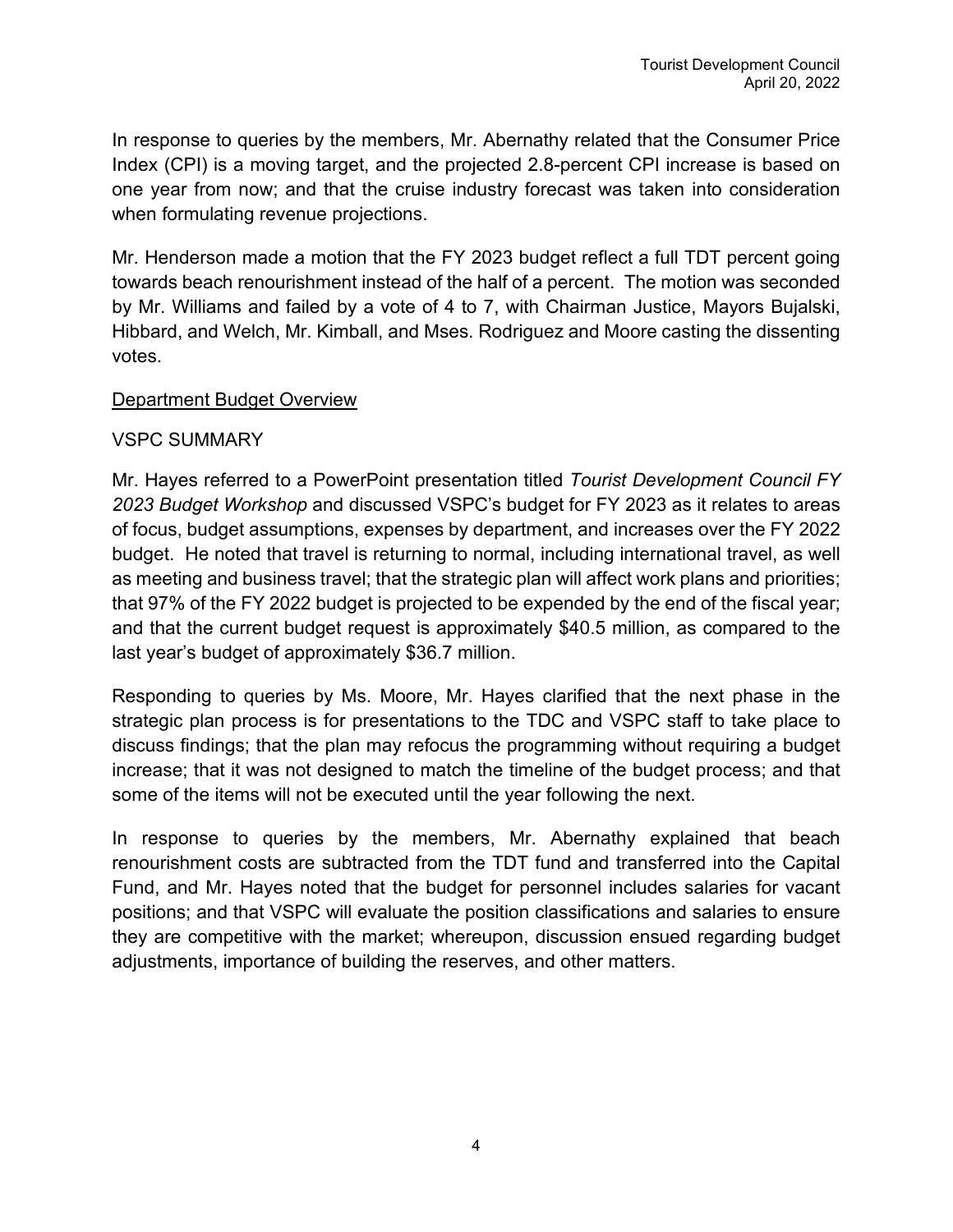## ADVERTISING AND PROMOTIONS

Ms. Bridges referred to pages 10 through 22 of the Budget document and to the PowerPoint and presented information regarding the following:

- Fiscal Year 2022: Sales Plan Recap
- Fiscal Year 2023: Budget Summary, Budget Request, and Sales Plan

Responding to queries by Mayor Welch, Ms. Bridges indicated that VSPC partnered with Caulin Donaldson, noting that he is a major influencer on TikTok, as part of the Unwind & Be Kind campaign, featured on the front page of the Tampa Bay Times newspaper; and that VSPC uses a variety of social media channels to reach different audiences, and Mr. Hayes provided input.

## DIGITAL AND COMMUNICATIONS

Mr. Hayes introduced Mr. Kirsch and recognized him and PR Lead Mackenzie Comerer for their great work; whereupon, Mr. Kirsch referred to pages 22 through 30 of the Budget document and to the PowerPoint and presented information regarding the following:

- Fiscal Year 2022: Sales Plan Recap
- Fiscal Year 2023: Budget Summary, Budget Request, and Sales Plan

In response to queries by the members, Mr. Kirsch related that he does not think a growing digital advertising budget would necessarily take away from the traditional advertising budget; and that VSPC has a contract with Miles Partnership for digital media and website services; whereupon, Mr. Hayes provided information concerning cybersecurity measures and training for the VSPC.

## MEETINGS AND CONVENTIONS

Deviating from the agenda, Mr. Hayes noted that the Meetings and Conventions Department staff would present at this time; whereupon, Ms. Hackman referred to pages 49 through 66 of the Budget document and the PowerPoint and presented information regarding the following topics:

- Fiscal Year 2022: Sales Plan Recap
- Fiscal Year 2023: Budget Summary, Budget Request, and Sales Plan

Discussion ensued regarding the lack of meeting space in the County and the need for a new convention center, with Ms. Hackman remarking that the County lacks the hotel and meeting space to host a group of 350 to 750 people; that many hotel developers are constructing hotels targeted at the leisure market due to it being the bulk of the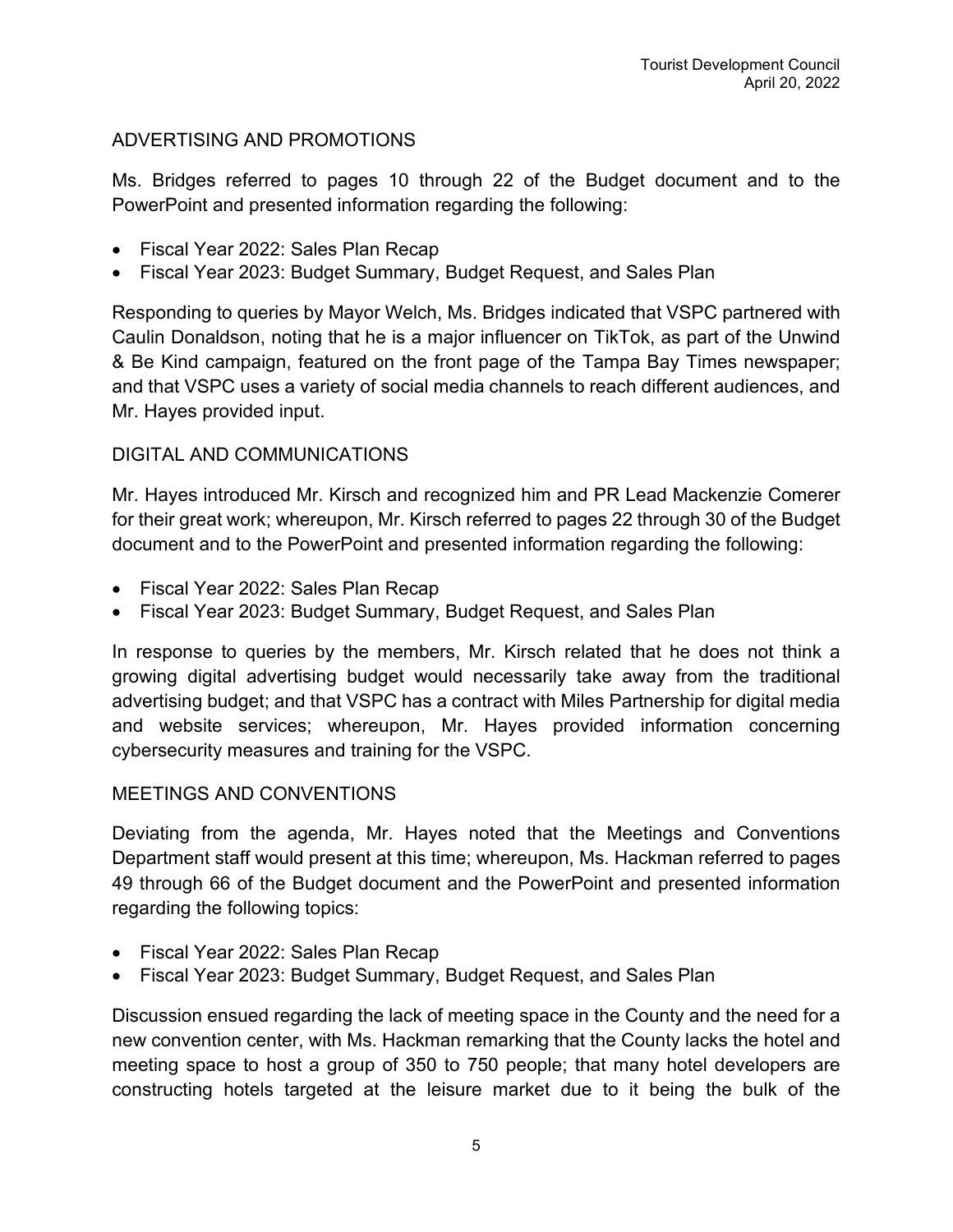destination's business; that the membership-based association market is trending to return; and that while VSPC does offer transportation in its incentive packages, there is not one hotel that could house an entire meeting in the case of a citywide convention.

In response to a query by Chairman Justice referencing a potential County partnership with a hotel developer to pay for meeting space using TDT revenue, Attorney Zas expressed that the construction of a convention center does not seem to be a statutorily allowable use of the TDT funds; and that he would have to examine project specifics to determine whether there would be a way of accomplishing it.

#### FILM COMMISSION

Mr. Armer referred to pages 30 through 48 of the Budget document and the PowerPoint and presented information regarding the following:

- Fiscal Year 2022: Sales Plan Recap
- Fiscal Year 2023: Budget Summary, Budget Request, and Sales Plan

Responding to queries by the members, Mr. Armer stated that the State of Florida does not offer a film incentive due to political lobbying; that County film incentives go strictly towards narrative content; that the impact of film projects on the local economy is calculated using software that requires individuals in the County who possess a film permit to submit spending data; and that a significant number of locals have inquired about beginning a career in the film industry.

In response to queries by the members, Mr. Armer indicated that the Department will participate in the Cannes Film Festival as part of the USA pavilion to promote the United States as a filming venue; that the Film Commission has previously garnered business from the festival; and that the local film incentives program offers a valuable advantage in attracting projects, noting that Pinellas is one of the few counties in Florida to offer it.

*The meeting was recessed at 11:45 AM and reconvened at 12:09 PM.*

#### SPORTS AND EVENTS

Mr. Campbell referred to pages 67 through 82 of the Budget document and the PowerPoint and presented information regarding the following topics:

- Fiscal Year 2022: Sales Plan Recap
- Fiscal Year 2023: Budget Summary, Budget Request, and Sales Plan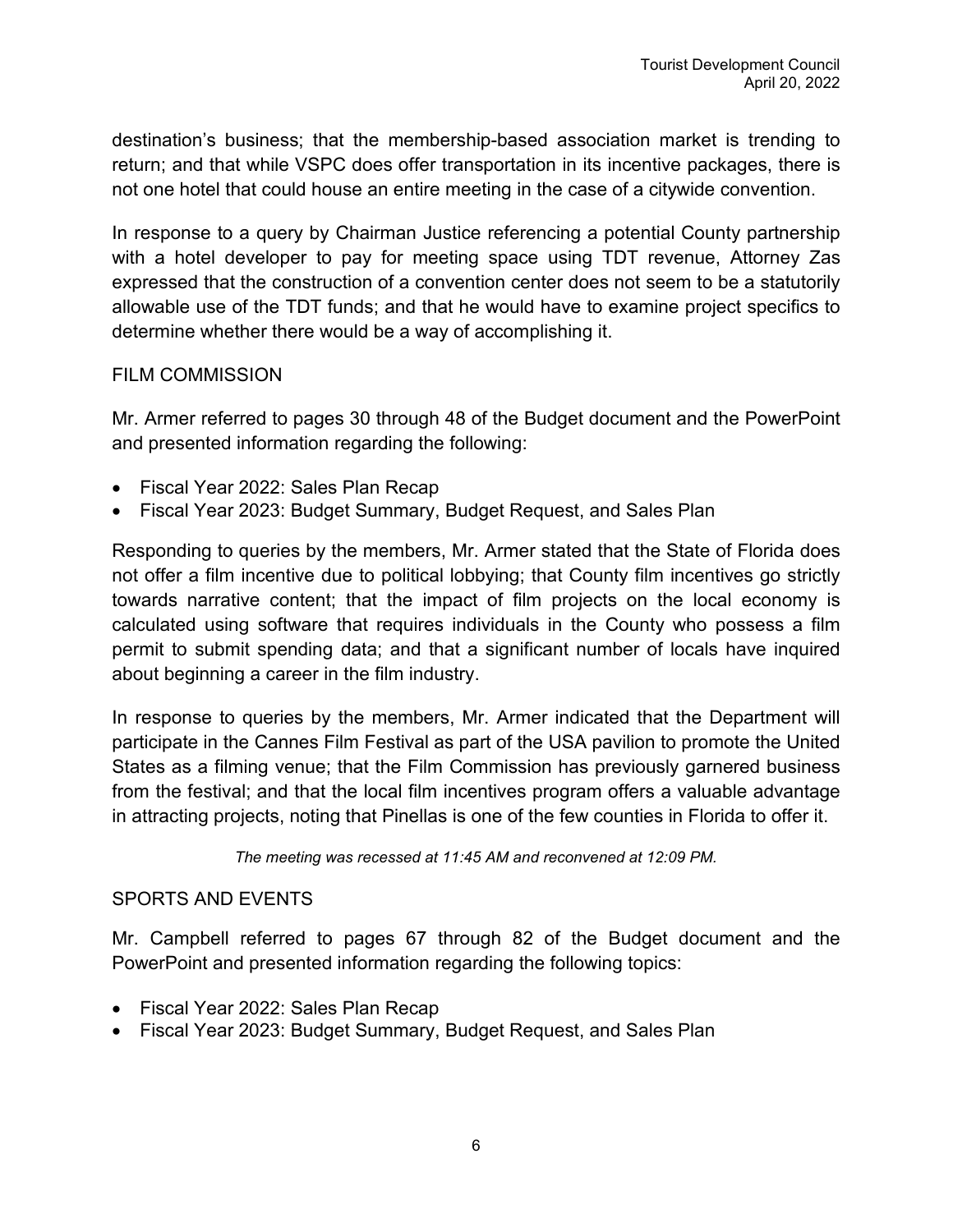Discussion ensued on market segments, the economic impact of major league sports, collaborations with venue partners, tennis tournaments, and the potential for media days during sports events, and Messrs. Campbell and Hayes provided input.

Mr. Campbell noted that funding amounts for events are based on calculations by the Customer Relationship Management and additional software that evaluate events based on certain data inputs; that the destination lacks rectangular-shaped fields for certain sports; and that there are ongoing efforts to create a cheer/dance market segment.

#### COMMUNITY AND BRAND ENGAGEMENT

Mr. Campbell referred to pages 83 through 95 of the Budget document and the PowerPoint and presented information regarding the following:

- Fiscal Year 2022: Sales Plan Recap
- Fiscal Year 2023: Budget Summary, Budget Request, and Sales Plan

Responding to queries by Mayor Bujalski, Mr. Campbell clarified that funding for the Chambers of Commerce was grandfathered in; that it was increased a few years ago and has remained the same since then; that feedback from the Chambers regarding their funding has been positive; and that there is a funding allocation for visitor centers; whereupon, Mr. Hayes conveyed that several variables affect the funding given to visitor centers, including location and operating hours.

## LEISURE TRAVEL

Ms. Payne referred to pages 110 through 127 of the Budget document and the PowerPoint and presented information regarding the following topics:

- Fiscal Year 2022: Sales Plan Recap
- Fiscal Year 2023: Budget Summary, Budget Request, and Sales Plan

Mr. Hayes related that the Leisure Travel department has been utilizing a new tool to target specific markets. In response to queries by Mr. Henderson, Ms. Payne indicated that department personnel has decreased by one person, which has not prevented the department from attending trade shows; that digitally partnering with travel agents and the travel advisor community has been an effective technique to build relationships in certain markets; and that while the tourism landscape in Canada has changed significantly, VSPC has several opportunities to reach that market through partnerships with VISIT FLORIDA and Canadian jet lines.

*Mayor Hibbard left the meeting at 1:05 PM.*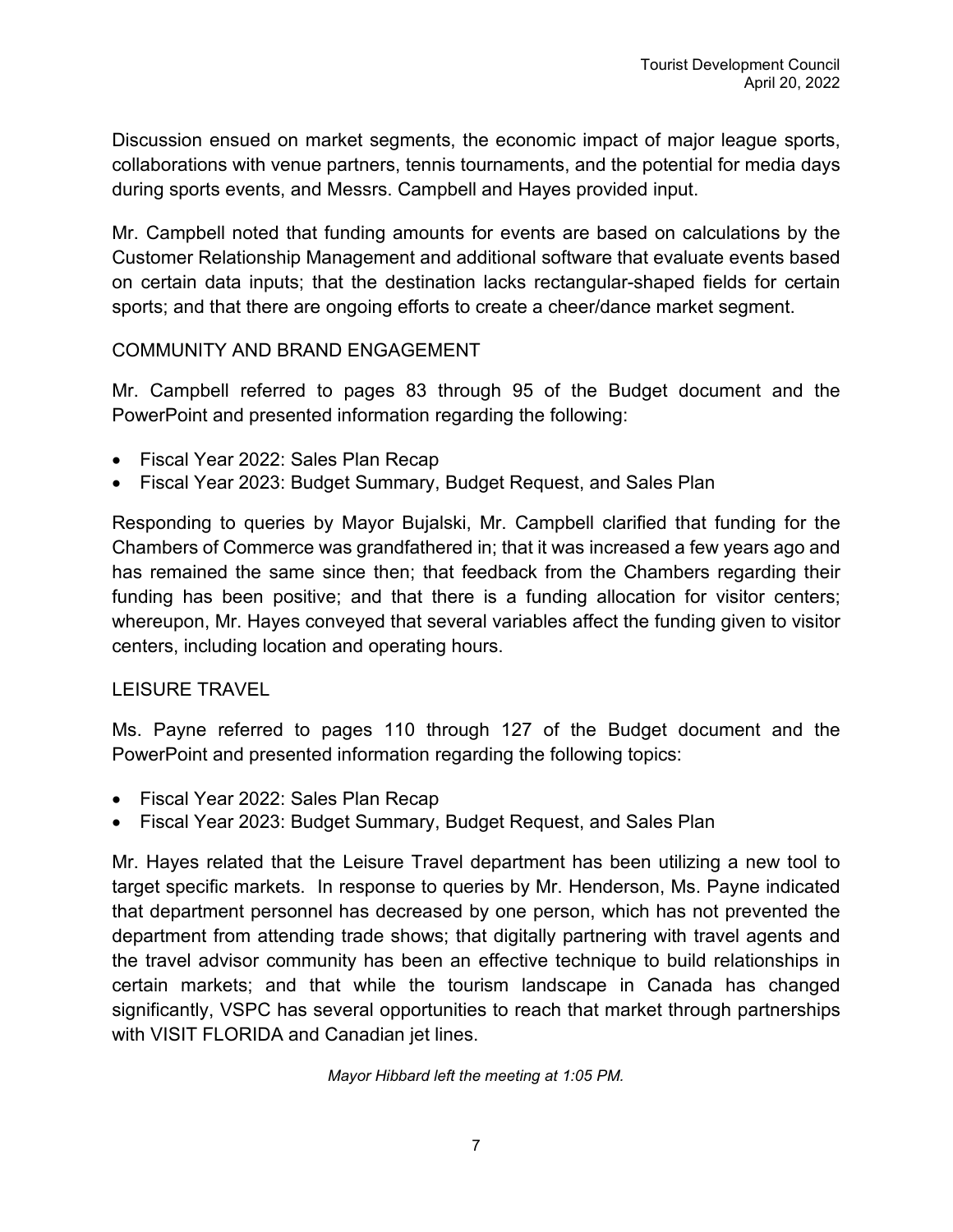# LATIN AMERICA

Ms. Gabel referred to pages 96 through 109 of the Budget document and the PowerPoint and presented information regarding the following:

- Fiscal Year 2022: Sales Plan Recap
- Fiscal Year 2023: Budget Summary, Budget Request, and Sales Plan

# EXECUTIVE SALES

Mr. Hayes referred to pages 128 through 130 of the Budget document and the PowerPoint and presented information regarding the following topics:

• Fiscal Year 2023: Budget Summary and Budget Request

Mr. Hayes noted that "executive sales" refers to any travel for VSPC staff or TDC members to attend industry-related trade shows.

## INTERNATIONAL MARKETING

Mr. Hayes referred to pages 131 through 136 of the Budget document and the PowerPoint and reviewed the budget information. Responding to a query by Chairman Justice, he related that the European firms handle both sales and marketing for VSPC in Europe; and that while there is one point of contact at each firm, there is a team of individuals involved in the work.

## DECISION PACKAGES

Mr. Hayes referred to pages 137 through 140 of the Budget document and the PowerPoint and introduced the first decision package, noting that it would add two intern positions per semester at VSPC; that the positions would be shared with various departments based on need and desired experience by the interns; and that the cost includes hourly pay with no benefits.

In response to queries by Mayor Bujalski, Mr. Hayes explained that there are currently nine open positions at VSPC; that one position is in the process of being filled; that four positions have become available in the past year; and that the positions will be filled going into the next fiscal year.

#### *Mr. Prather left the meeting at 1:33 PM.*

Mr. Hayes introduced the remaining five decision packages requested by Creative Pinellas, conveying that two packages would be funded through the Tourist Development Fund; and that the other three would be funded through the General Fund and